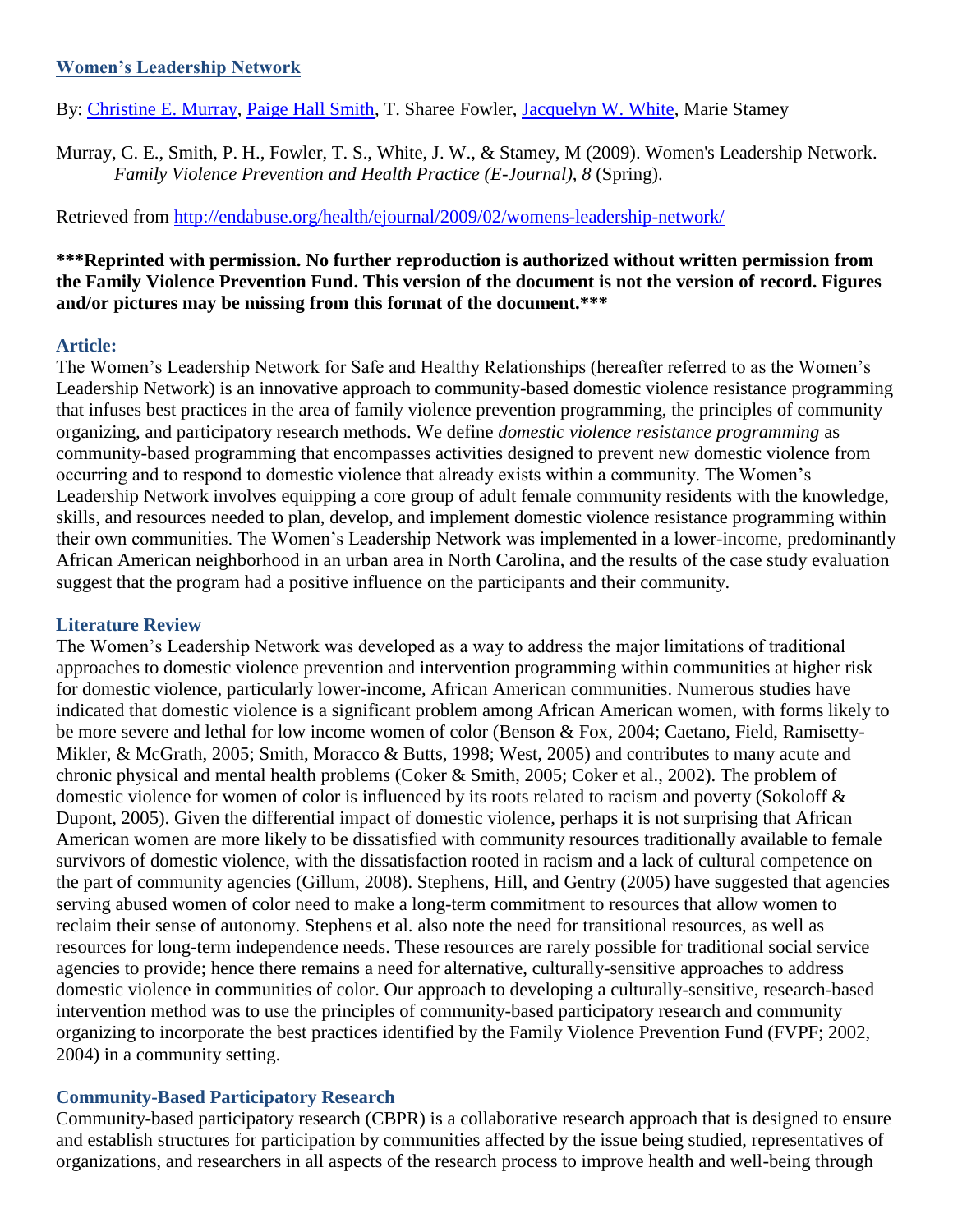taking action, including social change (Viswanathan et al., 2004, p. 3). The aim of this research approach is to develop ecologically valid and culturally relevant interventions that take into account the unique needs of the community being served (Viswanathan et al.). Ethnic minority communities may be especially appreciative of and likely to benefit from partnership-based research approaches that honor the unique experiences of participants (Taylor, 2002). Researchers and community members alike can benefit from the shared knowledge, experiences, and resources that are gained through the partnerships that form the hallmark of this type of research (Viswanathan et al.). Because CBPR aims for social action and environmental changes that support positive individual outcomes (Viswanathan et al.), it offers a promising application to domestic violence research and programming targeting diverse cultural communities (Maciak, Guzman, Villalobos, & Isreal, 1999; Sullivan, Bhuyan, Senturia, Shiu-Thornton, & Ciske, 2005).

#### **Community Organizing**

Community organizing is a "process that engages people, organizations, and communities toward the goals of increased individual and community control, political efficacy, improved quality of life, and social justice" (Orr, 2007, p. 2). There are various approaches to community organizing, ranging from the coordinated cooperation of multiple institutions (e.g., churches) on a variety of issues to independent organizations which are focused on addressing specific issues (Orr, 2007, p. 2). In general, community organizing focuses on growing a strong collective body of people who can act together to address identified issues. Moreover, a central component of effective community organizing efforts is the training and growth of indigenous leaders. Community organizing stresses the importance of shared power and the ability of individuals to act on behalf of themselves when equipped with information and tools. For that reason a primary goal of community organizing is leadership development. Cultivating the knowledge, skills, and abilities of community members is essential to building an effective organization which can assert power and create social change (Fisher, 1994; Mondros & Wilson, 1994; Orr, 2007).

#### **Best Practices in Family Violence Prevention Programming**

With funding from the Annie E. Casey Foundation, the Family Violence Prevention Fund (FVPF; 2002, 2004) studied the most effective community-based approaches to addressing and preventing domestic violence. The FVPF reviewed 18 programs across the United States that were already utilizing community-based family violence prevention programs. In doing so, they identified five important aspects of community-based prevention programs that they indicated should serve as goals for organizations who wish to undertake community-based domestic violence work. These five goals are as follows: (a) raising awareness of family violence and changing norms, (b) building networks of leaders within the community, (c) connecting community members to services and supports, (d) making services and institutions accountable to community needs, and (e) changing social and community conditions that contribute to violence (FVPF, 2004, p. 4). Figure 1 includes a flow chart that demonstrates the manner in which these FVPF guidelines were incorporated into the Women's Leadership Network. The Women's Leadership Network uses the second goal of building networks of community leaders as the means for addressing the other four goals.

#### **Overview of the Women's Leadership Network**

The mission of the Women's Leadership Network program is to train a core group of adult female residents in the designated community to increase the community's ability to resist domestic violence by (a) increasing residents' knowledge and awareness about domestic violence, (b) promoting residents' capacity for healthy, nonviolent relationships, and (c) increasing the community's capacity to respond to residents who experience domestic violence. The implementation of this project as described in this article was funded by a grant in the amount of \$12,500.00 from the local United Way. The Women's Leadership Network involves two levels of program activities. The first level involves a leadership training program for a select group of residents. This program aims to equip the participating residents (i.e., the Women's Leadership Network members) with the knowledge, skills, and self-efficacy needed to develop, plan, implement, and evaluate domestic violence resistance programming within their neighborhood. The second level involves the Women's Leadership Network members developing and implementing domestic violence resistance programming within their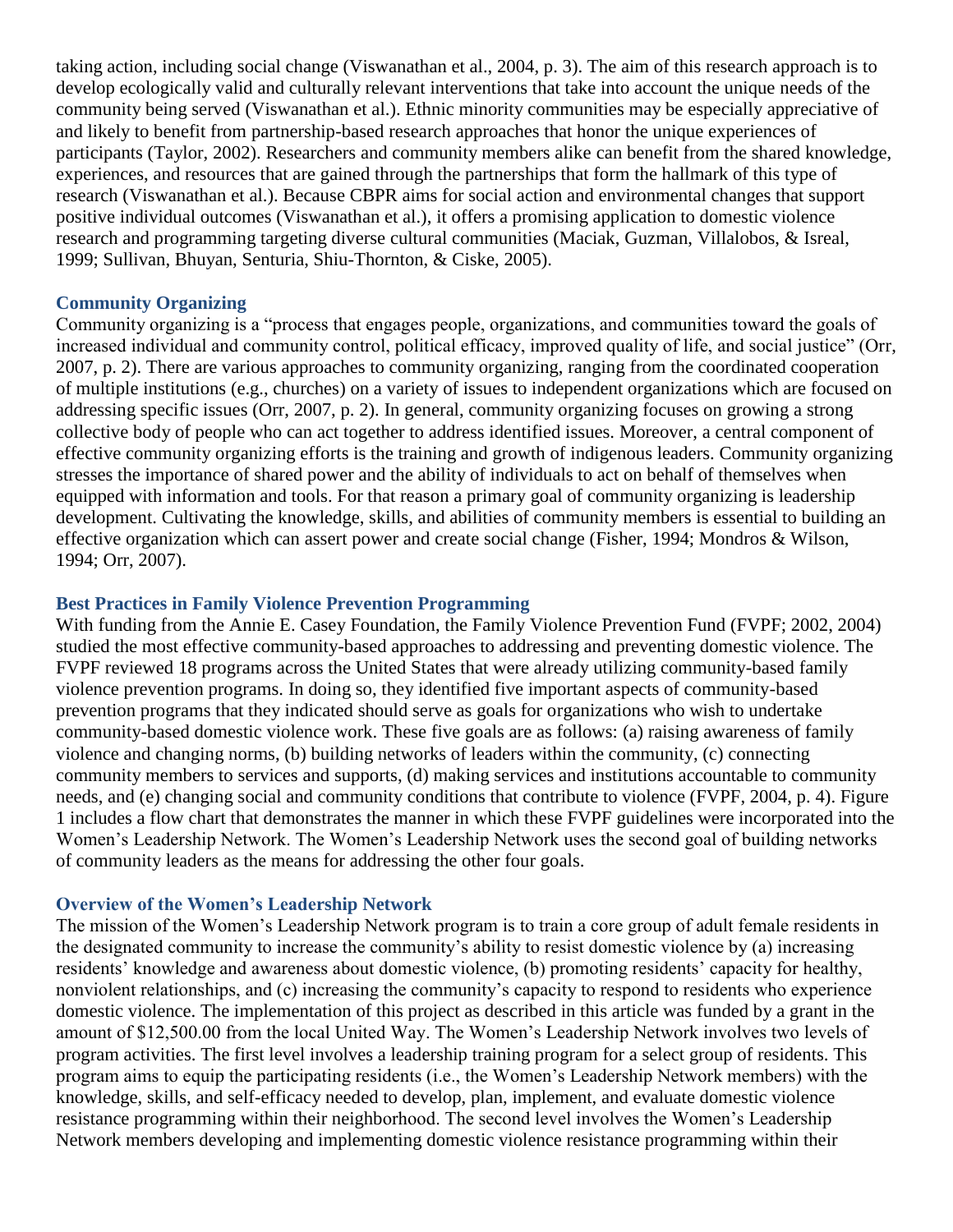community. The specific format and content of this programming is determined by the network members during their completion of the leadership training program.

The Women's Leadership Network was developed through a partnership between university personnel and the neighborhood association in the designated community. The involvement and support of the preexisting neighborhood leaders, particularly the President of the Neighborhood Homeowners Association, was crucial to the success of the program. The other key individual involved in the Women's Leadership Network was the community organizer hired to be the project manager. The community organizer was affiliated with the University and was not a resident of the community in which the program was implemented. This person had extensive experience working in both domestic violence and community organizing. She collaborated with the university research team to compile the leadership training program materials, and she met with them regularly as the program unfolded. She also implemented the leadership training program in the designated neighborhood, and assisted with other project-related administrative duties.

The Women's Leadership Network was implemented in an urban neighborhood in North Carolina that is home to a predominantly lower-income, African American population of approximately 300 families. During the early stages of program planning, a focus group was conducted to determine the community's needs and priorities related to domestic violence. The focus group participants reported a need for more information about the dynamics of violent intimate relationships. Community residents were particularly interested in learning how to respond to known domestic violence within their neighborhood. In addition, they expressed a need for increased understanding of how to manage feelings of frustration when assisting a victim of domestic violence who is unwilling to leave her partner. Finally, residents indicated a need for additional information regarding the community resources available to help individuals who have experienced domestic violence. Six adult female residents of the neighborhood, all African American, were recruited to participate in the leadership training program. Initially, a larger number of prospective participants were intended to be involved in the program; however, the program proceeded with the six participants that agreed to participate as a result of the initial recruiting efforts, which are described below.

Due to the formative stages of the Women's Leadership Network program, a case study evaluation plan was used. Our primary goal for the evaluation was to study the steps required to develop the program and implement it successfully in one community. The evaluation process was inextricably linked with the program planning and implementation. The qualitative data we collected included the transcripts of the focus groups held in the early planning stage and after the leadership training program was complete, field notes, administrative documents, meeting minutes, and the collective recall of the project team. We conducted ongoing data analysis though a series of regular (i.e., approximately biweekly) meetings with all project members. During these meetings, existing information and data about project implementation and evaluation were reviewed, barriers and opportunities were considered, and next steps were outlined.

### **Project Development, Implementation, and Evaluation**

This section presents the six phases involved in the development and implementation of the Women's Leadership Network.

### **Phase One: Development of Program Materials**

The program materials that were developed for this program include administrative forms and the materials for the leadership training program. The leadership training program materials were developed to guide a 20-hour program. The major components of the training program include an introduction to the program and teambuilding, information about violence in the lives of women, leadership and self-efficacy development, and planning for the community-based programming that the network members will implement. Following the principles of CBPR, the program materials were shaped through ongoing dialogue with the participating community residents during the implementation of the project. Verbal endorsement of the program materials by the neighborhood leadership was sought prior to implementing the program. Although further refinement of the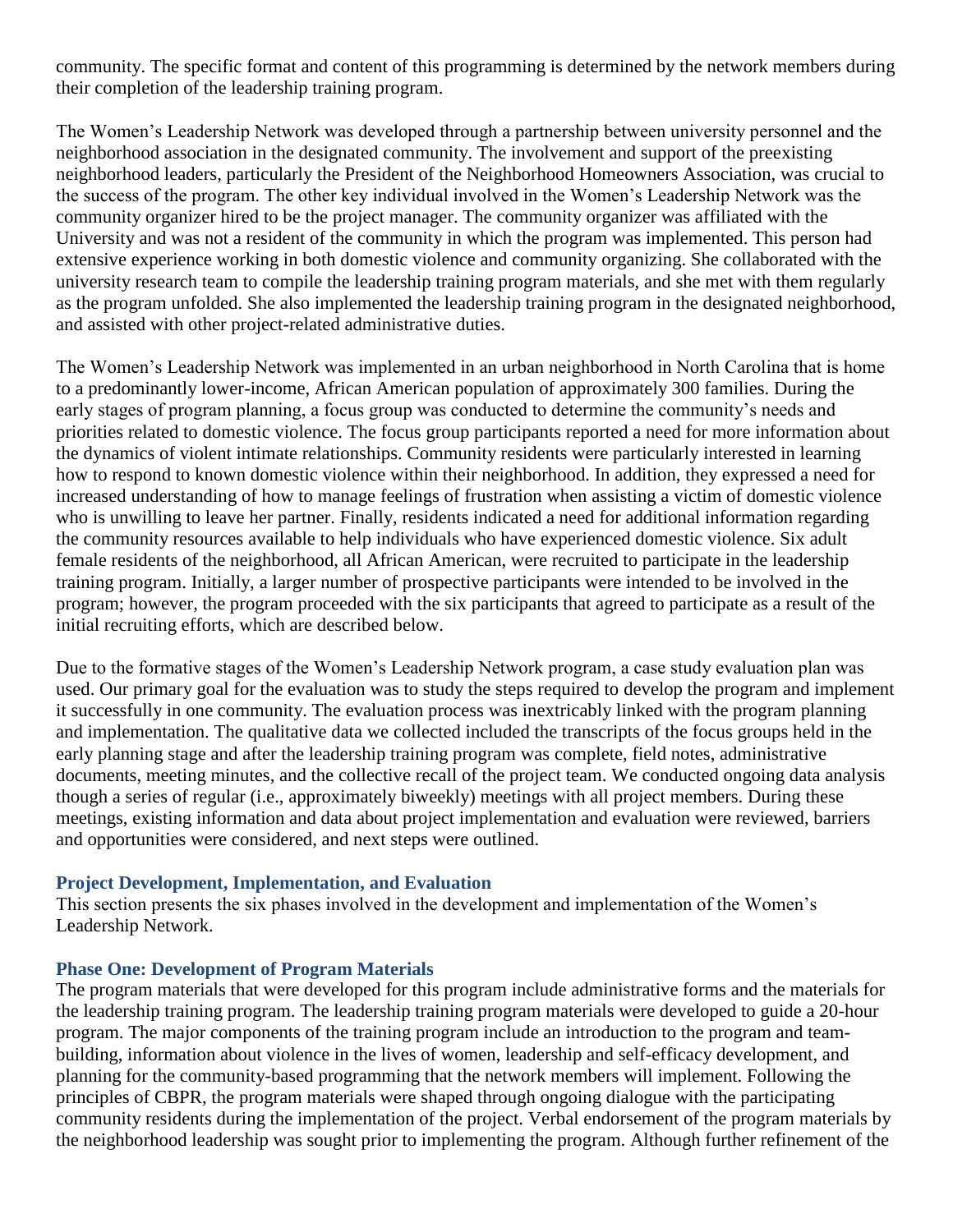program materials is needed through the future development of this program, an electronic copy of the preliminary version of these materials is available from the first author.

## **Phase Two: Building Community Support and Recruiting Participants**

The community organizer worked closely with the Association President as the project began to be introduced to neighborhood residents. As the planning moved forward, the need for program support from other neighborhood residents became increasingly apparent. Therefore, we worked very closely with the Association President as we began to introduce ourselves and the program to neighborhood residents. In addition to scheduling preliminary focus groups with the residents, we hosted informal meetings at the Community Center. These included an information session over a meal and a viewing and discussion of a domestic violence-themed movie. The goals of these activities were to generate interest in the program and recruit participants. All recruitment was done through face-to-face interactions between prospective participants and the Association President and/or the involved university personnel.

Two challenges arose during this phase. The first challenge resulted from timing issues - approximately 18 months elapsed between our initial meeting with the Association President to discuss the idea of the program and the actual start of the first training session. This lag resulted from several factors, including the extent of program development needed, the time involved in applying for funding, and administrative issues, such as securing Institutional Review Board approval. The strategies used to address this challenge included spreading out the scheduling of the above-mentioned community events, designating one university-affiliated program staff member to maintain communication with the neighborhood leaders, and continually seeking the input of the community leaders throughout the planning of the program.

Trust issues were the second major challenge faced during this phase. We learned early in our involvement in this community that its members had a long history of being involved with other community organizations, including the host university. Some of this prior involvement had created a sense of distrust for "outsiders" among some community residents. Initial efforts to build trust between neighborhood residents and the community organizer included walking the neighborhood with the Neighborhood Association President, who introduced the organizer and the purpose of the project. The effectiveness of this particular approach was evidenced in the following comment by one woman who stated to the community organizer, "If you're with [the Neighborhood Association President], we know you're alright."

### **Phase Three: Implementation of the Leadership Training Program**

Once a group of six women were committed to participating in the program, 11 biweekly training sessions were planned and conducted. The initial training sessions focused on building trust between the participants and discussing the various ways that violence impacts the lives of women. Specific issues addressed included the role of faith communities in preventing and intervening in violent relationships, the effects on children who are witnesses to domestic violence, and how to respond appropriately as a friend, co-worker, or neighbor. Furthermore, the participants began sharing experiences of their own victimization, as well as reporting situations they were encountering with other women who were disclosing to them. Therefore, the group spent a significant amount of time discussing strategies for intervention, what would have helped them, and the challenges of being bystanders. The participants also explored ways that they could utilize the Women's Leadership Network to reach out to the victims with whom they were interacting, as well as opportunities for prevention with the children in the after-school program at the local Community Center.

# **Phase Four: Community-Based Programming by Women's Leadership Network Members**

The major intended outcome of the leadership training program is for participants to demonstrate their leadership by planning and implementing community-based domestic violence programming in their neighborhood. As part of the leadership training program, and combined with additional time spent on the project outside of the official training sessions, the participants developed programming based on the most pressing needs in their community and their unique set of skills and interests. The women decided to create a "community quilt", host a dinner and educational program for their neighbors, and purchase supplies to educate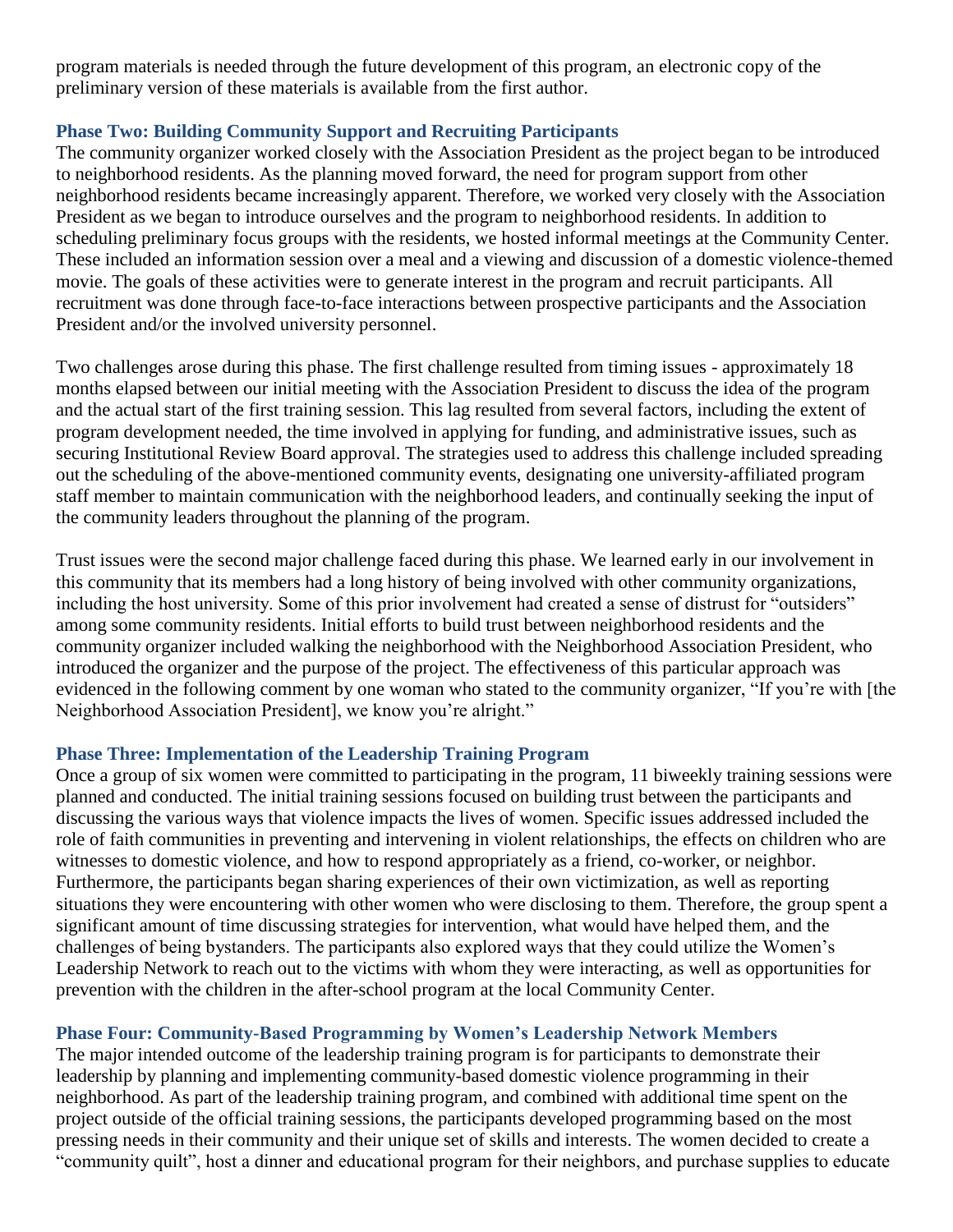neighborhood children about nonviolence. The quilt was developed as a symbol of the supportive community network they were developing. It included fabric from many women in the neighborhood. Once the entire quilt is constructed (it is still in progress at the time of this writing), a pact of nonviolence will be sewn on the back of it, and they will ask the neighborhood children to put their painted handprints onto the quilt. The quilt will remain in the Community Center on display for all the neighbors to see. The dinner and educational program provided a way for the women to debut their quilt to the community and to begin to share with their neighbors the information they learned about domestic violence. This dinner also served as a way for them to open a dialogue with their neighbors about the impact of domestic violence on their community. The nonviolencethemed educational supplies for the neighborhood children included the book, *Hands Are Not For Hitting* (Agassi, 2000), and a corresponding coloring book by the American Medical Alliance, *Hands are NOT for Hitting* (AMA). These supplies will remain in the Community Center and will be used by the center's staff for age-appropriate children's programming.

### **Phase Five: Planning for Sustainability**

The Women's Leadership Network aims to develop a core group of community leaders who will continue to have a positive role in their neighborhood after the training sessions have ended. Sustainability planning included determining the participants' commitment to continue the program, the type of support they may need in the future, and their specific plans for future activities. By the end of the training sessions, all participants verbalized a commitment to continue their involvement in the program in the future. In addition, as a result of the dinner and educational event they hosted in their community, they secured commitments from seven additional women to participate in the group in the future. The university-affiliated project staff continued to follow-up with the leadership network members following the formal completion of the program to discuss their future directions and offer support for their future efforts.

### **Phase Six: Evaluating the Program**

In order to evaluate the participants' perceptions about the impact of the Women's Leadership Network on their lives and community, a focus group was conducted after all of the training sessions had been completed. The community organizer conducted the focus group, which included discussion of the participants' opinions of the program's strengths, challenges, and impact on their neighborhood. This focus group was recorded digitally and transcribed. Only three of the women were able to participate in this focus group. This small sample size represents a limitation of this aspect of the evaluation; nonetheless, the consistency of the focus group data with the ongoing feedback we received about the program from all participants is an indication of the representativeness of the focus group sample.

The major strength of the program identified by the focus group participants included the personal impact it had upon their lives. One woman stated, "I haven't really put it all out there, but I've had some things that have hit home with me and it has changed my life." A challenge that the participants faced in sustaining the program following the initial implementation period involved recruiting new program participants and getting them to attend the program meetings. For example, one participant said, "Different people have different schedules and I know we have had meetings during the week and now we are on Friday nights and they still not coming. Um, I don't know, we are just going to have to work a little bit harder." Finally, the participants indicated that they believed that the program had a positive impact on their neighborhood. As one participant stated, "We have touched some people. I really strongly believe that."

### **Discussion**

The sample used in this preliminary study was small, with only six participants from one community. Although the small sample size allowed for a cohesive leadership group to be formed, a larger sample size may have enabled the group to have a larger impact on their community through expanded outreach efforts. The sample was limited to one geographic region, and the program may require modification before being applied in other areas. At the time of this writing, the authors are working to seek funding to implement this program in another neighborhood in their community as part of a partnership between the university and organizations (e.g., the schools and another community center) in that neighborhood. The lack of inclusion of a pre-test/post-test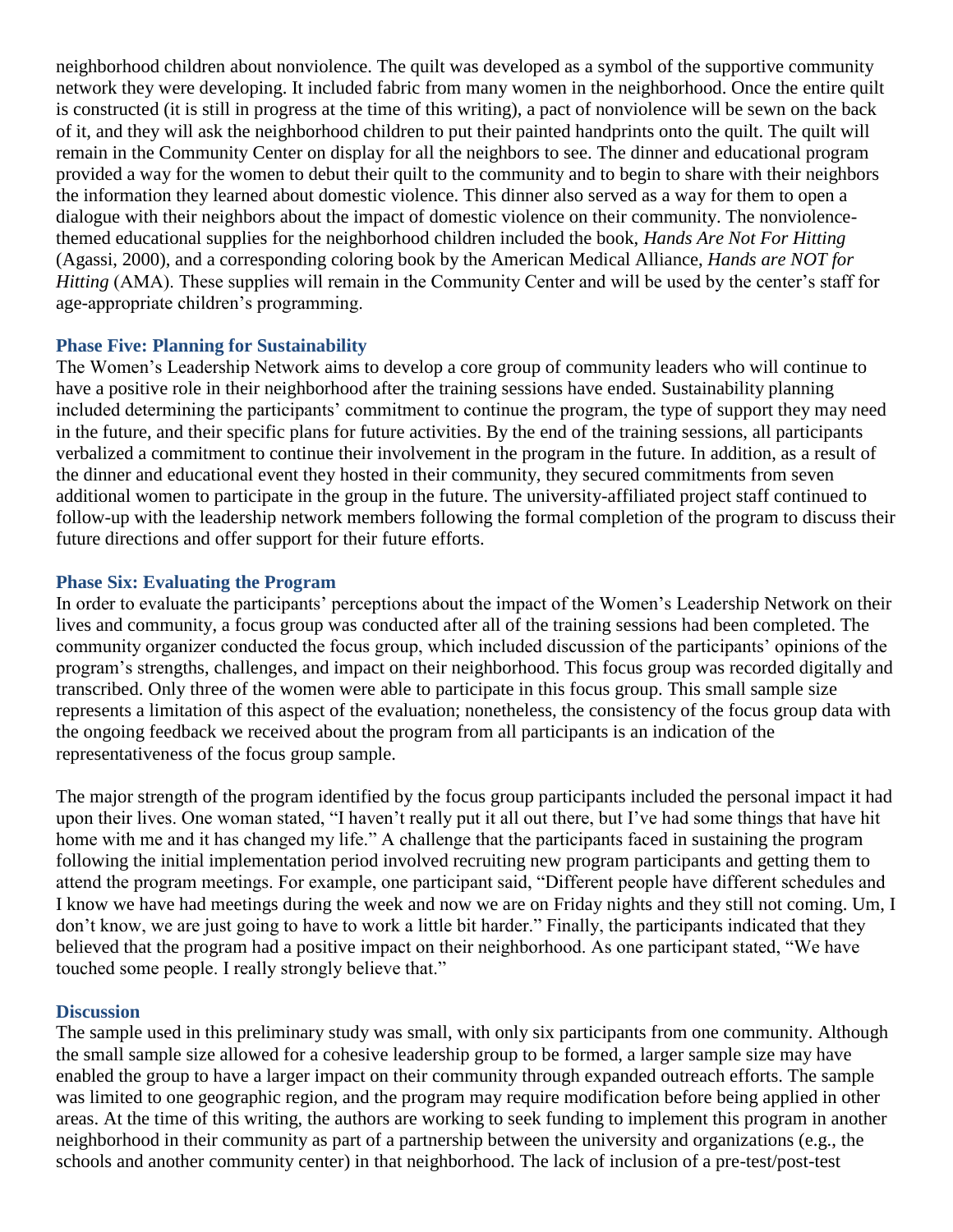evaluation renders it impossible to draw conclusions about the impact of the program on the participants and the community at this point in time. The main objective for this evaluation was to identify the steps required to implement the Women's Leadership Network program in a community. Therefore, future research is needed to study outcomes.

### **Implications for Future Programming and Research**

The process evaluation of the Women's Leadership Network revealed the crucial role that the community organizer played in facilitating the project. Based on observations of the community organizer's work, we identified characteristics of the community organizer that we believe to be essential to successful implementation. These characteristics include a willingness to learn from the participants, flexibility to adapt curricular methods and information based on the needs of the participants, a willingness to speak openly and honestly with residents about potential challenges associated with the program, and strong communication skills in acting as a liaison between the participants and other involved personnel. These characteristics are also important for the research team. Implementing and evaluating a community-based project requires that researchers remain flexible and open to changes in their agenda. Hence, it is important that researchers have an open discussion with community residents about the value of program evaluation so that all understand the need for, and are agreeable to, data collection.

Another important consideration for further implementation of the Women's Leadership Network relates to the amount of time and effort required for starting up the program. We did not anticipate the length of the time period that elapsed between the initial conversations regarding the program and the start of the first Women's Leadership Network program session. The time needed to gain the support and trust of the community residents and to recruit participants both contributed to the project's time-line. We encourage individuals who implement this or a similar project in the future to account for this timing issue by building more up-front time into the time-line and by being proactive in addressing any possible trust issues and discomfort about the topic of domestic violence early. In addition, those who implement similar programs in other communities are encouraged to (a) build strong community partnerships, (b) tailor intervention strategies to the unique needs of the target population, and (c) take a long-term view by aiming to build a sustainable network of leaders that will continue to work to support their community's capacity to prevent and respond to domestic violence.

At the present time, only preliminary evidence exists to support the effectiveness of the Women's Leadership Network. Following these preliminary findings, an expanded evaluation of the program is needed. This evaluation should include increased attention to the perceived impact of the program among community residents who are not members of the leadership network. Furthermore, additional research should examine the impact of the program on such outcomes as the development of leadership skills and self-efficacy among the leadership network members, enhanced relationships between community residents and social service agencies, and the rates of domestic violence in the target communities. In addition, as the program grows and moves into other communities, research will be needed to determine the effectiveness of training new staff to deliver the program in other communities and identify appropriate strategies for expansion.

With its foundation in the principles of community-based research, community organizing, and the best practices in family violence prevention, the Women's Leadership Network represents an innovative approach to domestic violence programming. The program involves two levels of activities: leadership development for a core group of female community residents and the subsequent planning and implementation of communitybased domestic violence programming by those residents. Through future advances in practice and research, the Women's Leadership Network holds promise for becoming an effective means of building community capacities for preventing and responding to domestic violence.

### **References**

Agassi, M. (2000). *Hands are not for hitting*. Minneapolis: Free Spirit Publishing. AMA Alliance. *Hands are NOT for hitting*. [http://www.amaalliance.org/site/epage/40309\\_625.htm.](http://www.amaalliance.org/site/epage/40309_625.htm)